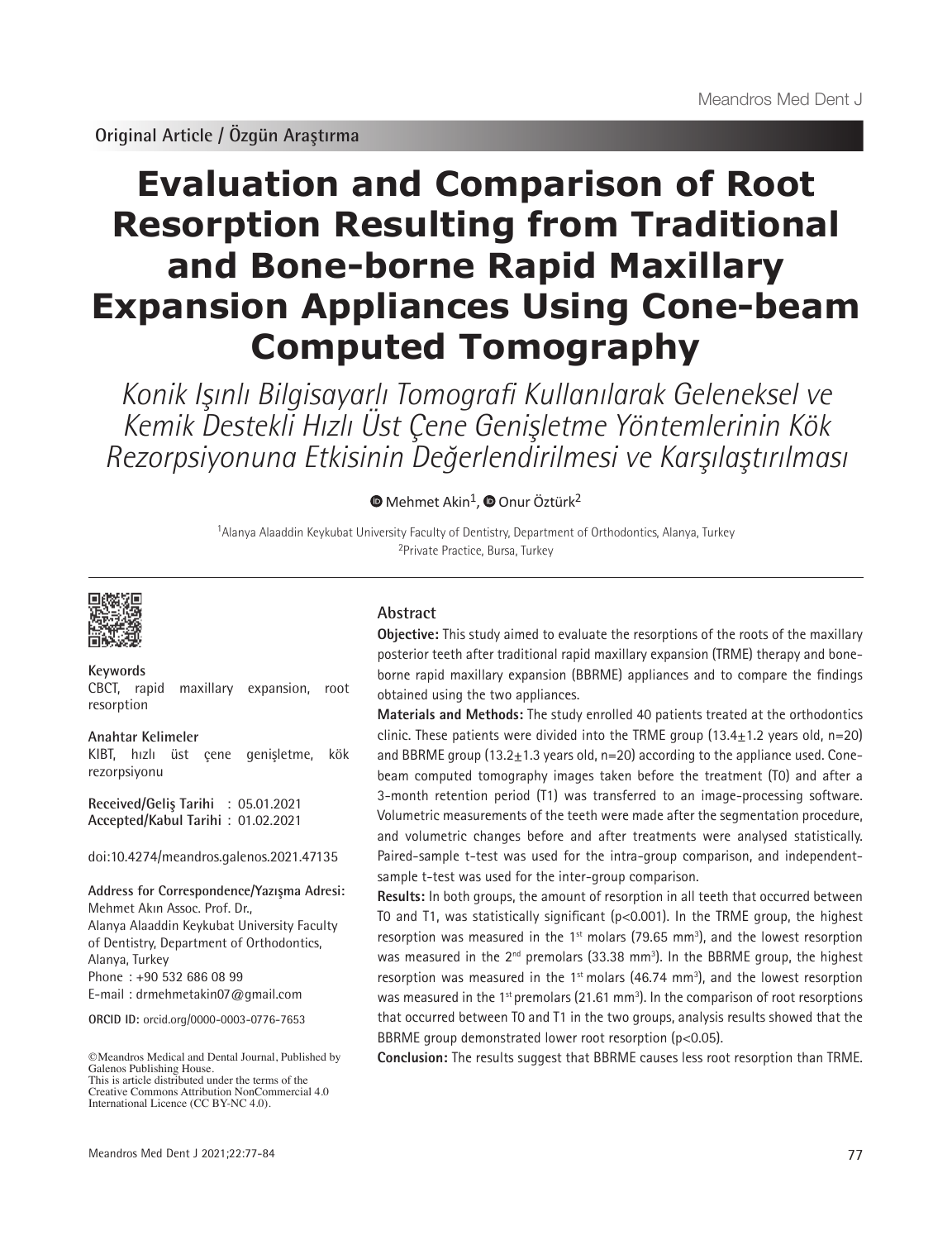# **Öz**

**Amaç:** Bu çalışmanın amacı, geleneksel hızlı üst çene genişletme (GHÜÇG) ve kemik destekli hızlı üst çene genişletme (KDHÜÇG) yöntemlerinin arka üst diş köklerinin rezorpsiyonuna etkisini değerlendirmek ve iki cihaz kullanılarak elde edilen bulguları karşılaştırmaktır. **Gereç ve Yöntemler:** Çalışma ortodonti kliniğinde tedavi gören 40 hasta ile yapılmıştır. Çalışma iki grup halinde tasarlanmıştır. Birinci grup GHÜÇG ile tedavi edilen 20 hastadan (13,4±1,2 yaş), ikinci grup ise KDHÜÇG cihazları ile tedavi edilen 20 hastadan (13,2±1,3 yaş) oluştu. Hastalardan tedavi öncesi (T0) ve 3 aylık tutma (T1) sonrası alınan konik ışınlı bilgisayarlı tomografi kayıtları programa aktarıldı. Segmentasyon işleminden sonra dişlerin hacimsel ölçümleri yapıldı ve tedavi öncesi ve sonrası hacimsel değişimler istatistiksel olarak analiz edildi. Grup içi karşılaştırmada bağımlı örnek t-testi, gruplar arası karşılaştırmada ise bağımsız-örneklem t-testi kullanıldı. **Bulgular:** Her iki grupta da T0-T1 arasında meydana gelen tüm dişlerde rezorpsiyon miktarı istatistiksel olarak anlamlı bulundu (p<0,001). GHÜÇG grubunda en yüksek rezorpsiyon 1. büyük azılarda (79,65 mm<sup>3</sup>), son olarak en düşük rezorpsiyon 2. küçük azılarda

(33,38 mm3 ) ölçüldü. KDHÜÇG grubunda en yüksek rezorpsiyon 1. büyük azılarda (46,74 mm3 ), son olarak en düşük rezorpsiyon 1. küçük azılarda (21,61 mm<sup>3</sup>) ölçüldü. T0 ile T1 arasında meydana gelen kök rezorpsiyonunun iki grupta karşılaştırılmasında, statik olarak sonuçlar KDHÜÇG grubunun daha düşük kök rezorpsiyonu meydana getirdiğini göstermiştir (p<0.05).

**Sonuç:** Kemik destekli hızlı üst çene genişletmenin, geleneksel hızlı üst çene genişletmeye göre daha az kök rezorpsiyonuna neden olduğu kanıtlanmıştır.

## **Introduction**

Rapid maxillary expansion (RME), used frequently in cases of maxillary transversal constriction, was first introduced by Emerson C. Angell in 1860 (1). Interest in RME increased in the late 1940s when Graber claimed that RME was necessary for the treatment of patients with cleft lip and palate (2). Later, this method gained popularity following Haas' studies (3). Numerous different RME appliances have been designed up till now. The studies and resulting advancements in RME tecniques have enabled clinician to adopt various treatment strategies by choosing the most appropriate appliance type for the case (4-7).

Forces transmitted by RME exert, orthopedic effects occur on maxilla that cause maxillary expansion by sutural opening (8). Severe forces required for this sutural opening may cause side effects on the covered tooth such as resorption (9,10), fenestration (11) and dental tipping (2,12). Bone-borne rapid maxillary expansion (BBRME) appliances were designed with the developments in the skeletal anchorage in order to prevent or at least to decrease these disadvantages. Force is directly transmitted to the maxilla with the help of anchorage units in BBRME (13). Different types were applied according to the miniscrew number and location (6,7,14). Hybrid expander, designed by Akin et al. (14), is supported by acrylic pads and two miniscrews placed on the palatal bone between the  $2^{nd}$  premolar and the  $1^{st}$  molar.

Two dimensional radiographic methods are inadequate for the detailed measurements of root resorption owing to magnification, distortion and superimpositions (15-17). Three dimensional

study.

The sample size for the study was determined by using G\*Power analyses (Ver.3.0.10 Franz Faul Universitat, Kiel, Germany). At 0.45 effect size and 0.05 significance level in two group and repeated measurements 40 patients had given 89.4% power. They were divided into two groups, each consisting of 20 individuals. The inclusion criteria are in Table 1.

(3D) screening methods enables more reliable measurements by eliminating these disadvantages (15). Among 3D techniques, micro computed tomography (CT) and SEM are used *in vitro*, therefore the studied teeth should be extracted teeth (18). Cone-beam CT (CBCT) is preferred for the *in vivo* studies (7,10,17).

The aim of this study is to measure root resorptions of  $1<sup>st</sup>$  molar,  $1<sup>st</sup>$  premolar and  $2<sup>nd</sup>$  premolar teeth after the therapy with traditional rapid maxillary expansion (TRME) and BBRME appliances, and to compare these findings between two appliances. The null hypothesis of our study is, between TRME and BBRME there would not be any difference in the amount of root resorption after the retention period.

## **Materials and Methods**

Patient records of this retrospective study were collected after obtaining the Selçuk University, Faculty of Dentistry Ethics Committee Approval in Non-Invasive Clinical Trials (protocol no: 2015/01, date: 08.10.2015). Forty patients (20 girls, 20 boys) who had been treated by RME in Selçuk University, Department of Orthodontics, were included in the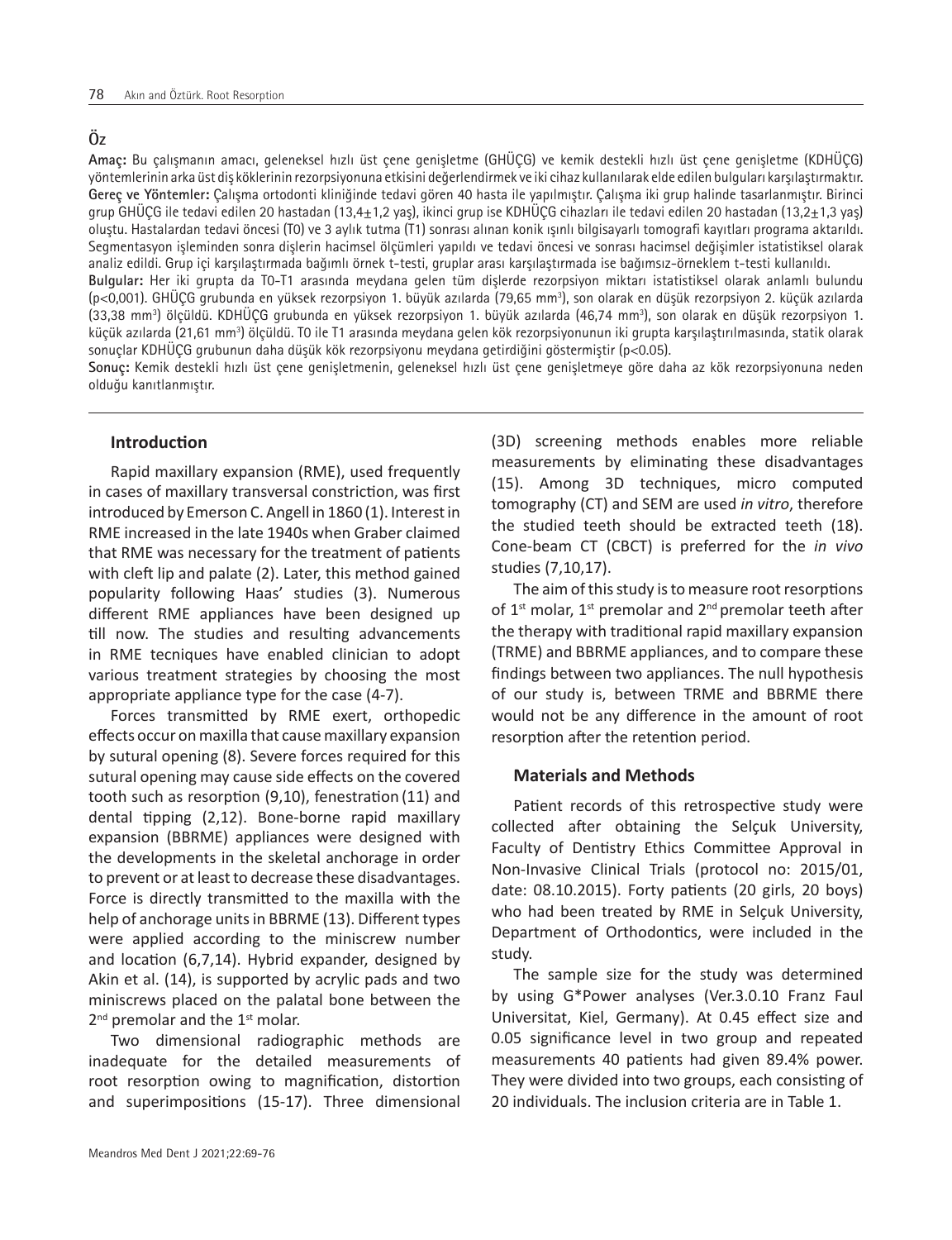The first group consisted of 8 girls and 12 boys with a mean age, 13.4±0.1 years; range, 12.2-14.8 years. All patients and their parents were informed about the research and signed informed consent forms. These patients were treated with modified acrylic cap splint (Figure 1) RME appliance and had CBCT records taken at the beginning of the treatment and after 3 months retention period.

The second group consisted of 12 girls and 8 boys with a mean age, 13.2±0.1 years; range, 11.8-14.5 years. These patients were treated with the Hybrid expander (Figure 2) for BBRME appliance and had CBCT records taken at the beginning of the treatment and after a 3 month retention period.

All tomographic records were taken by the same machine (Kodak, CS 9300, Carestream Health Inc,

| Table 1. Inclusion and exclusion criteria                              |  |  |  |  |  |
|------------------------------------------------------------------------|--|--|--|--|--|
| The following are criteria for the inclusion of patients               |  |  |  |  |  |
| Who had bilateral contsriction on the maxillary basal bone.            |  |  |  |  |  |
| Who achieved 7-9 mm sutural expansion after the treatment.             |  |  |  |  |  |
| Who did not have any orthodontic treatment before the RME<br>therapy.  |  |  |  |  |  |
| Who used the RME appliance properly.                                   |  |  |  |  |  |
| Who were in the permanent dentition.                                   |  |  |  |  |  |
| Who had CBCT record preexpansion and post retention.                   |  |  |  |  |  |
| Who are 12-15 years old.                                               |  |  |  |  |  |
| The following are criteria for the exclusion of patients               |  |  |  |  |  |
| Who had apical lesions, cyst and anomalies on the covered<br>teeth.    |  |  |  |  |  |
| Whose teeth's root closings were not completed.                        |  |  |  |  |  |
| Whose teeth were missing.                                              |  |  |  |  |  |
| Who had coronal restorations on the covered teeth.                     |  |  |  |  |  |
| Who did not have sufficient CBCT records.                              |  |  |  |  |  |
| CBCT: Cone-beam computed tomography, RME: Rapid maxillary<br>expansion |  |  |  |  |  |



**Figure 1.** Modified acrylic cap splint rapid maxillary expansion appliance

Rochester, NY) and at the following settings: 8.0 mA and 70 kV for 6.15 seconds, 0.18 mm axial slice thickness. CBCT records of the patients were configurated as 3D after being transferred to Mimics Innovation Suite (Version 10.01 Materialise, Leuve, Belgium). First, the density settings were applied for the transferred images. The most appropriate density ranges for the segmentation of the teeth were decided for each patient. CBCT records, taken in the beginning of the treatment and 3 months after the retention period, of each patient were segmented in the same density setting. On these 3D images, permanent first molars and first and second premolars were segmented.

After the segmentation of the  $1<sup>st</sup>$  premolar,  $2<sup>nd</sup>$ premolar and the  $1<sup>st</sup>$  molar teeth, they were isolated by splitting the surrounding structures (Figure 3). The volumetric measurements of the isolated teeth were made and changes occuring at the beginning and after the retention were recorded (Figure 4). Percentage changes of the teeth volumes were also recorded by calculating the ratio as T0-T1 (change in volume) /T0 (initial volume).



**Figure 2.** Hybrid expander rapid maxillary expansion appliance



**Figure 3.** After the segmentation of  $1<sup>st</sup>$  premolar,  $2<sup>nd</sup>$  premolar ve  $1<sup>st</sup>$  molar teeth, teeth were isolated by splitting the surrounding structures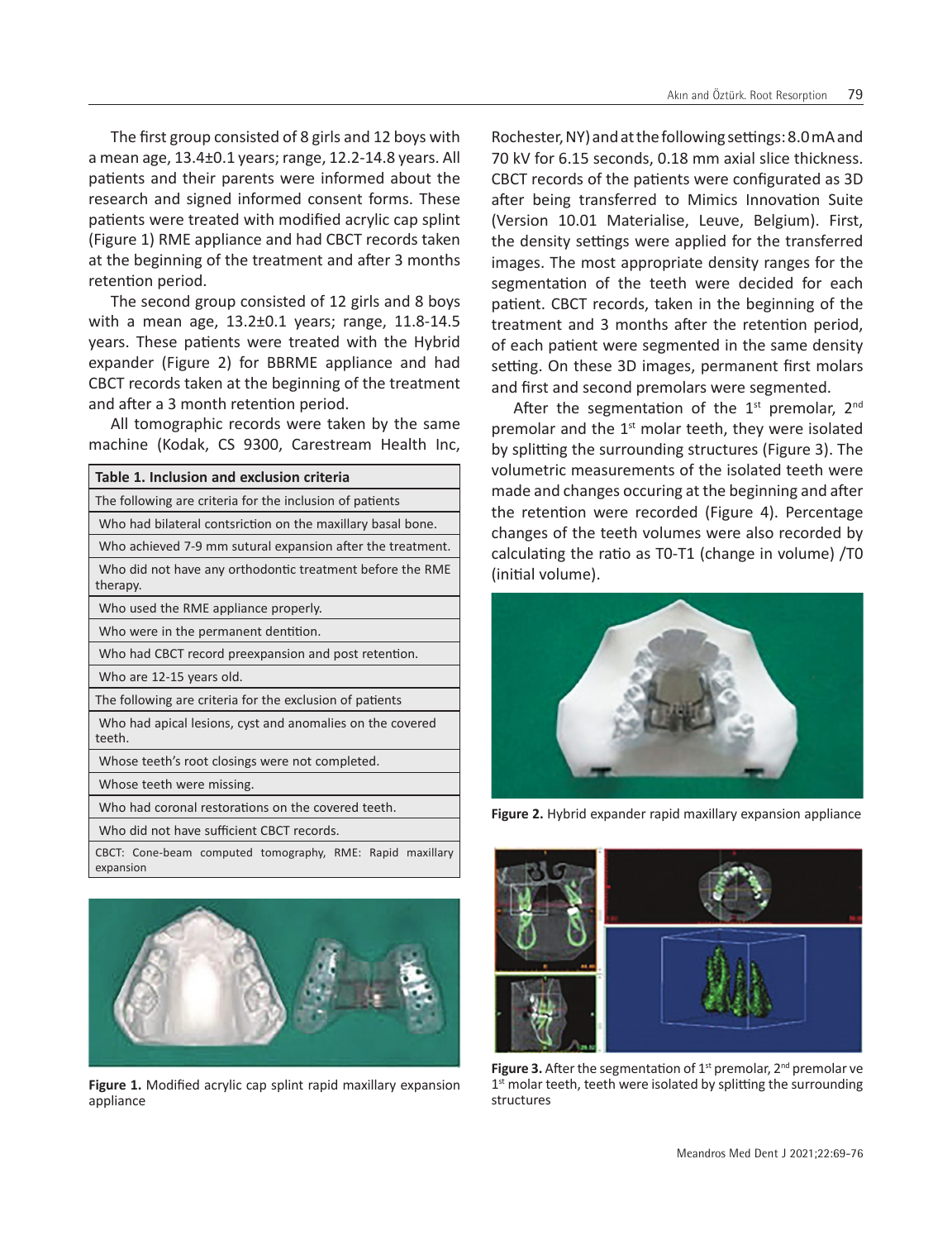#### **Statistical Analysis**

Normality of the collected data was tested by Shapiro-Wilk normality test, and it was found that the results of the two groups were normally distributed. For the intragroup evaluation, Paired Sample t-test was used for the comparison of volumetric measurements before expansion (T0) and after retention (T1) in both groups.

For the intergroup evaluation, Student's t-test was used for comparing volumetric measurements between two groups, considering numerical and percent volumetric changes. Test results are presented as mean and standard deviation in the tables. P<0.05 value was used for the statistical significance.

To examine the error associated with digitizing and measurements, 15 images were selected randomly and all procedures (landmark identification, tracing, measuring) were repeated three weeks after the first examination, by the same orthodontist (O.O.) without knowledge of the first measurements. Intra-



**Figure 4.** The volumetric measurements of the isolated teeth were made and changes occurred in the beginning and after the retention were recorded

class correlation coefficients, performed to assess the reliability of the measurements, showed that the values were over 0.951, confirming the reliability of the measurements. The results of the paired t-test to assess the systemic error showed that all measurements were free of systemic error (p>0.05).

#### **Results**

## **Intragroup Comparison**

The amount of expansion was measured as 7.96 mm in the first group and as 7.67 mm in the second group. The mean age was  $13.4 \pm 1.2$  years in the first group and 13.2±1.3 years in the second group. There was no significant difference between the groups in the amount of expansions and mean ages (p>0.05).

In the first group, the mean volumetric measurement was  $584,021\pm49,009$  mm<sup>3</sup> before the expansion and  $546,249\pm48,475$  mm<sup>3</sup> after the retention for the  $1<sup>st</sup>$  premolar. Mean volumetric measurement was 557,854±34,531 mm<sup>3</sup> before the expansion and  $524,472 \pm 34,777$  mm<sup>3</sup> after the retention for the  $2<sup>nd</sup>$  premolar. Mean volumetric measurement was 1226,584±62,003 mm<sup>3</sup> before the expansion and  $1146,932\pm67,541$  mm<sup>3</sup> after the retention for the  $1<sup>st</sup>$  molar. All these decreases were statistically significant (p<0.05) (Table 2).

In the second group, the mean volumetric measurement was 567,85±57,158 mm<sup>3</sup> before the expansion and 545,568±57,187 mm<sup>3</sup> after the retention for the  $1<sup>st</sup>$  premolar. Mean volumetric measurement was 540,726±52,639 mm<sup>3</sup> before the expansion and  $516,117\pm58,719$  mm<sup>3</sup> after the retention for the  $2<sup>nd</sup>$  premolar. Mean volumetric measurement was 1218,423±69,984 mm<sup>3</sup> before the expansion and  $1172,285\pm63,144$  mm<sup>3</sup> after the

| Group                  | <b>Tooth</b>             | TO (mm <sup>3</sup> ) |           | $T1$ (mm <sup>3</sup> ) |           |              |
|------------------------|--------------------------|-----------------------|-----------|-------------------------|-----------|--------------|
|                        |                          | <b>Mean</b>           | <b>SD</b> | <b>Mean</b>             | <b>SD</b> | $\mathsf{p}$ |
|                        | 1 <sup>st</sup> Premolar | 584.021               | 49,009    | 546,249                 | 48.475    | $< 0.001***$ |
|                        | $2nd$ Premolar           | 557,854               | 34,531    | 524.472                 | 34,777    | $< 0.001***$ |
| <b>TRME</b> appliance  | $1st$ Molar              | 1,226,584             | 62,003    | 1,146,932               | 67,541    | $< 0.001***$ |
|                        | $1st$ Premolar           | 567,185               | 57,158    | 545,568                 | 57,187    | $< 0.001***$ |
|                        | $2nd$ Premolar           | 540.726               | 52,639    | 516,117                 | 58,719    | $< 0.001***$ |
| <b>BBRME</b> appliance | $1st$ Molar              | 1,218,423             | 69,984    | 1,172,285               | 63,144    | $< 0.001***$ |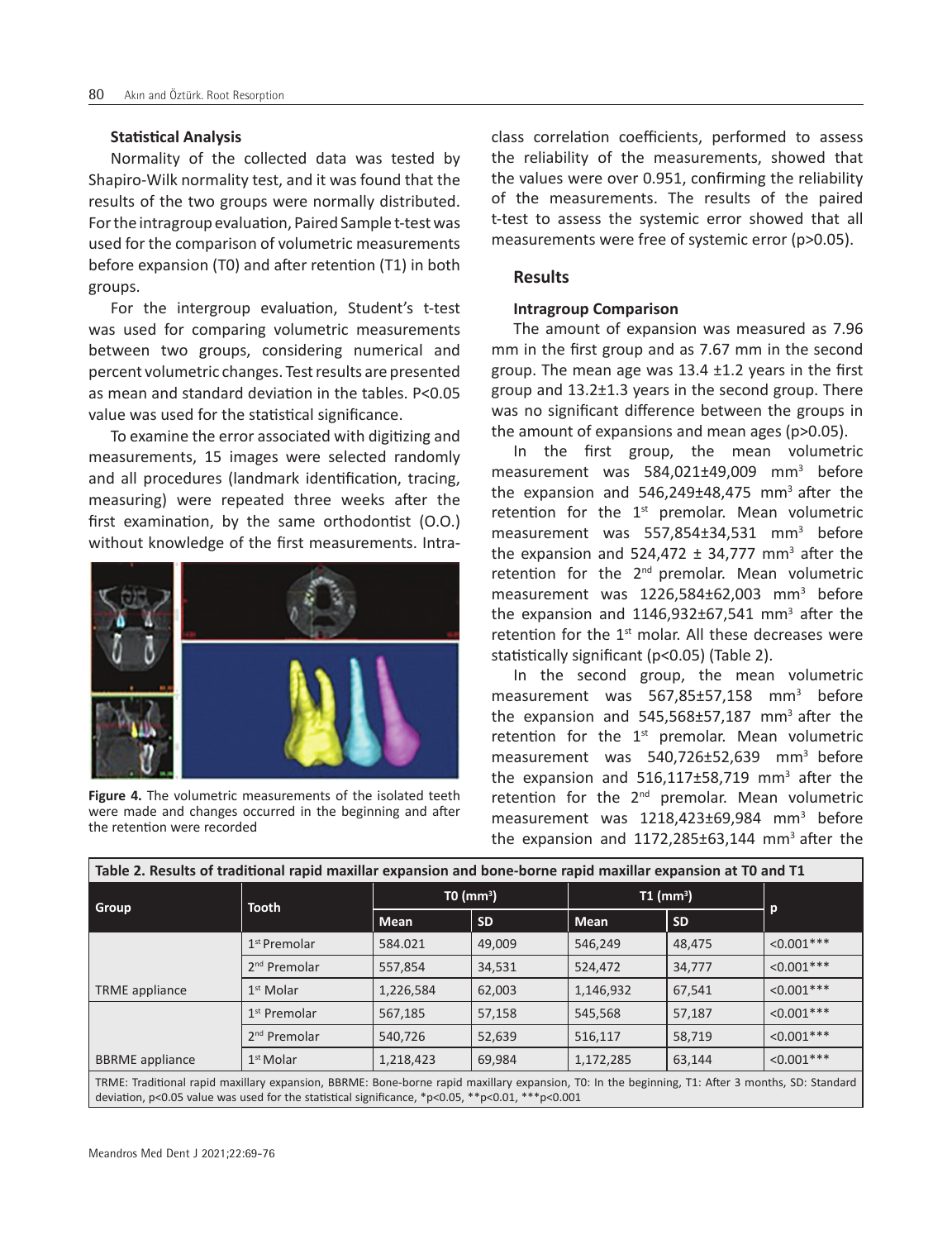retention for the  $1<sup>st</sup>$  molar. All these decreases were statistically significant (p<0.05) (Table 2).

### **Intergroup Comparison**

The null hypothesis of our study was rejected. The mean amount of root resorption in the  $1<sup>st</sup>$  premolar was measured as  $37,772\pm10,644$  mm<sup>3</sup> in the first group, and as  $21,617 \pm 11,251$  mm<sup>3</sup> in the second group, which was statistically significant less than first group (p<0.05) (Table 3).

The mean amount of root resorption in the 2<sup>nd</sup> premolar was measured as 33,382±11,474 mm<sup>3</sup> in the first group, and as  $24,609\pm15,398$  mm<sup>3</sup> in the second group, which was statistically significant less than first group (p<0.05) (Table 3).

The mean amount of root resorption in the  $1<sup>st</sup>$ molar was measured as  $79,651\pm13,278$  mm<sup>3</sup> in the first group, and as  $46,148\pm20,964$  mm<sup>3</sup> in the second group, which was statistically significant less than first group (p<0.05) (Table 3).

The percental volumetric decreased for the  $1<sup>st</sup>$ premolar was 6.48% in the first group and 3.82% in the second group, which was statistically significant less than first group (p<0.05) (Table 4).

The percental volumetric decreased for the-2<sup>nd</sup> premolar was 5.98% in the first group and 4.67% in the second group, which was not statistically significant less than first group (p>0.05) (Table 4).

The percental volumetric decreased for-the  $1<sup>st</sup>$ molar was 6.53% in the first group and 3.76% in the second group, which was statistically significant and less than first group (p<0.05) (Table 4).

# **Discussion**

When the orthodontic literature was reviewed, not to much study based on 3D comparison of root resorptions after using TRME and BBRME appliances was found.

According to numerous studies, the most appropriate age for the performing RME is 8-15 years (2). The existence of open root apex may negatively influence the measurements of root resorption and may compromise the reliability of results (18). In accordance with this information, patients between 12-15 years of age were included in this study.

Bonded appliances, covering all the surfaces of posterior teeth, were designed in order to provide better vertical control. Acrylic parts extending to the occlusal surfaces of the teeth also act as bite blocks. Therefore, forces provided by the miniscrew can be transmitted directly to the suture without any obstacles (19,20). Some studies claim that less root resorption occurs with usage of these appliances (21).

**Table 3. Comparison of the results of traditional rapid maxillar expansion and bone-borne rapid maxillar expansion at T0 and T1**

| .                                                                                                                            |                    |           |                     |           |               |  |  |
|------------------------------------------------------------------------------------------------------------------------------|--------------------|-----------|---------------------|-----------|---------------|--|--|
| <b>Tooth</b>                                                                                                                 | <b>TRME (n=20)</b> |           | <b>BBRME</b> (n=20) |           |               |  |  |
|                                                                                                                              | Mean               | <b>SD</b> | Mean                | <b>SD</b> | ΙP            |  |  |
| 1 <sup>st</sup> Premolar                                                                                                     | 37,772             | 10,644    | 21,617              | 11,251    | $< 0.001$ *** |  |  |
| 2 <sup>nd</sup> Premolar                                                                                                     | 33,382             | 11,474    | 24,609              | 15,398    | $0.048*$      |  |  |
| $\vert$ 1 <sup>st</sup> Molar                                                                                                | 79,651             | 13,278    | 46,148              | 20,964    | $< 0.001$ *** |  |  |
| i <del>v</del> ouse with the distribution of the distribution of the second of the second of the second of the second of the |                    |           |                     |           |               |  |  |

TRME: Traditional rapid maxillary expansion, BBRME: Bone-borne rapid maxillary expansion, T0: In the beginning, T1: After 3 months, SD: Standard deviation, p<0.05 value was used for the statistical significance, \*p<0.05, \*\*p<0.01, \*\*\*p<0.001

#### **Table 4. Comparison of the results of traditional rapid maxillary expansion and bone-borne rapid maxillary expansion at T0 and T1**

|                          | <b>TRME (n=20)</b> |       | <b>BBRME</b> (n=20) |       |              |
|--------------------------|--------------------|-------|---------------------|-------|--------------|
| Tooth                    | mm <sup>3</sup>    | %     | mm <sup>3</sup>     | l %   | p            |
| 1 <sup>st</sup> Premolar | 37,772             | 6.68% | 21,617              | 3.82% | $< 0.001***$ |
| 2 <sup>nd</sup> Premolar | 33,382             | 5.98% | 24,609              | 4.67% | 0.117        |
| 1 <sup>st</sup> Molar    | 79,651             | 6.53% | 46,148              | 3.76% | $< 0.001***$ |

TRME: Traditional rapid maxillary expansion, BBRME: Bone-borne rapid maxillary expansion, T0: In the beginning, T1: After 3 months, SD: Standard deviation, p<0.05 value was used for the statistical significance, \*p<0.05, \*\*p<0.01, \*\*\*p<0.001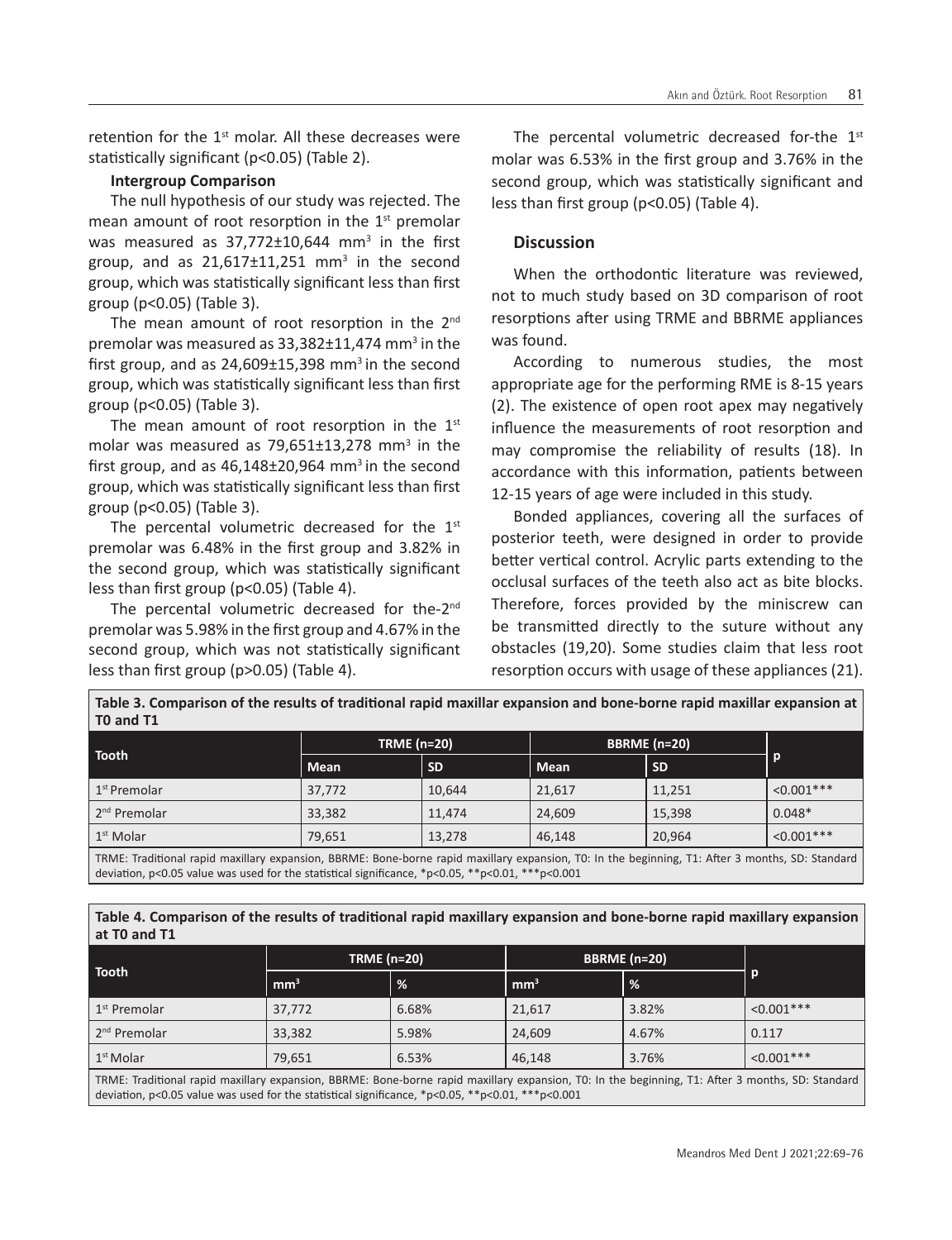Considering this, the first group was formed using the records of the patients who were treated by full coverage traditional RME.

BBRME appliances are placed on the palatal vault. Forces transmitted to the maxilla pass nearer to the center of resistance of the maxilla in BBRME than in TRME, that's why more parallel expansion may be achieved by BBRME appliances (7,22). Another advantages of BBRME are usage in hipodontia cases, usage for patients having periodontological problems, being more hygienic. However, longer and troublesome laboratory procedures and difficulty in appliance are the disadvantages of BBRME (6,23).

Hybrid expander constists of two miniscrews placed on the palatal bone and the acrylic part covering these screws. It was showed that 2 miniscrews could counter the forces provided by the RME appliance with this method (14). We prefer Hybrid expander in our clinic due to some advantages such as less cost, easy in practice, reduction of side effects caused by the screw, patient acceptance, no requirement of another appliance for the retention. In addition, Akin et al. (14) used acrylic raised lower essix plaque to diminish occlusal contacts and resistance. Patients who also used acrylic raised lower essix plaque during their expansion was chosen for our study.

CBCT was developed to display small areas like the maxilla in *in vivo* studies. Low-dose radiation and lower costs are the prominent advantages of the method (7,10,17). Moreover, accurate and precise findings were attained from the maxillofacial area in some studies (24). Therefore, CBCT radiographs of the patients taken before and after the treatment were used for our study.

Bishara and Staley (2) stated in their studies that the expansion appliance should be kept in the mouth for 3-6 months for the retention and that tension occurred on the soft tissues surrounding the maxilla after RME which was a substantial level considering relapse.

The hyrax appliance was used in 18 patients in Langford and Sims (25) study. After the expansion procedure, patients' retention procedure lasted for 14-53 weeks. Then,  $1<sup>st</sup>$  premolars were extracted and root resorptions were observed under the electron microscope. In the study, active root resorption was observed in the first 3 months. Measurements were made on CBCT records taken 3 months after the expansion in both groups to be able to observe resorption process better.

In our study, statistically significant root resorption occurred for all the teeth in the first group. The greatest resorption occurred in the  $1<sup>st</sup>$  molar, followed by the  $1<sup>st</sup>$  premolar, and the lowest resorption occurred in the 2<sup>nd</sup> premolar. These findings were similar to those of Dindaroğlu and Doğan (10) studies, in which root resorption was observed after bone borne RME and ranking of root resorptions of the teeth were the same as that obtained study.

Although ranking of root resorptions of the teeth was the same, as that obtained in the study of Baysal et al. (17), less root resorption was observed. However, teeth were cut from the furcation parts in that study while measuring the root resorption. So, root resorptions in the cervical parts could not be measured. The difference in the root resorption amount between the two studies may be due to this reason. The other reason of this difference may be that since T2 records were taken just after the expansion, the resorption process could not be completed as Baysal et al.(17) also reported.

In the second group, statistically significant root resorption occurred in all the teeth. Odenrick et al. (26) stated that root resorption was observed also on the uncovered teeth. The results gained from the uncovered teeth in our study were similar to Odenrick's findings.

Results obtained after three months of retention in Barber and Sims(9) study considering root resorption were compatible with the results of the first group in our study. However, authors claimed that the uncovered teeth were exposed to lateral movement and relaps thereafter, and that resorption occurred as a result. These findings contradicted with the results of our second group.

Langford and Sims(25) reported that severe relapse forces arised in the first 3 months after RME causing root resorption. In the second group of our study, since the teeth were uncovered, the forces provided by soft tissue tensions after the expansion were directly transmitted to teeth. The reason of observing root resorption in the second group although there was no direct force transmission to the teeth may be results of the relapse forces.

Statistically more significant resorption occurred in the first group than in the second group. In Lin et al.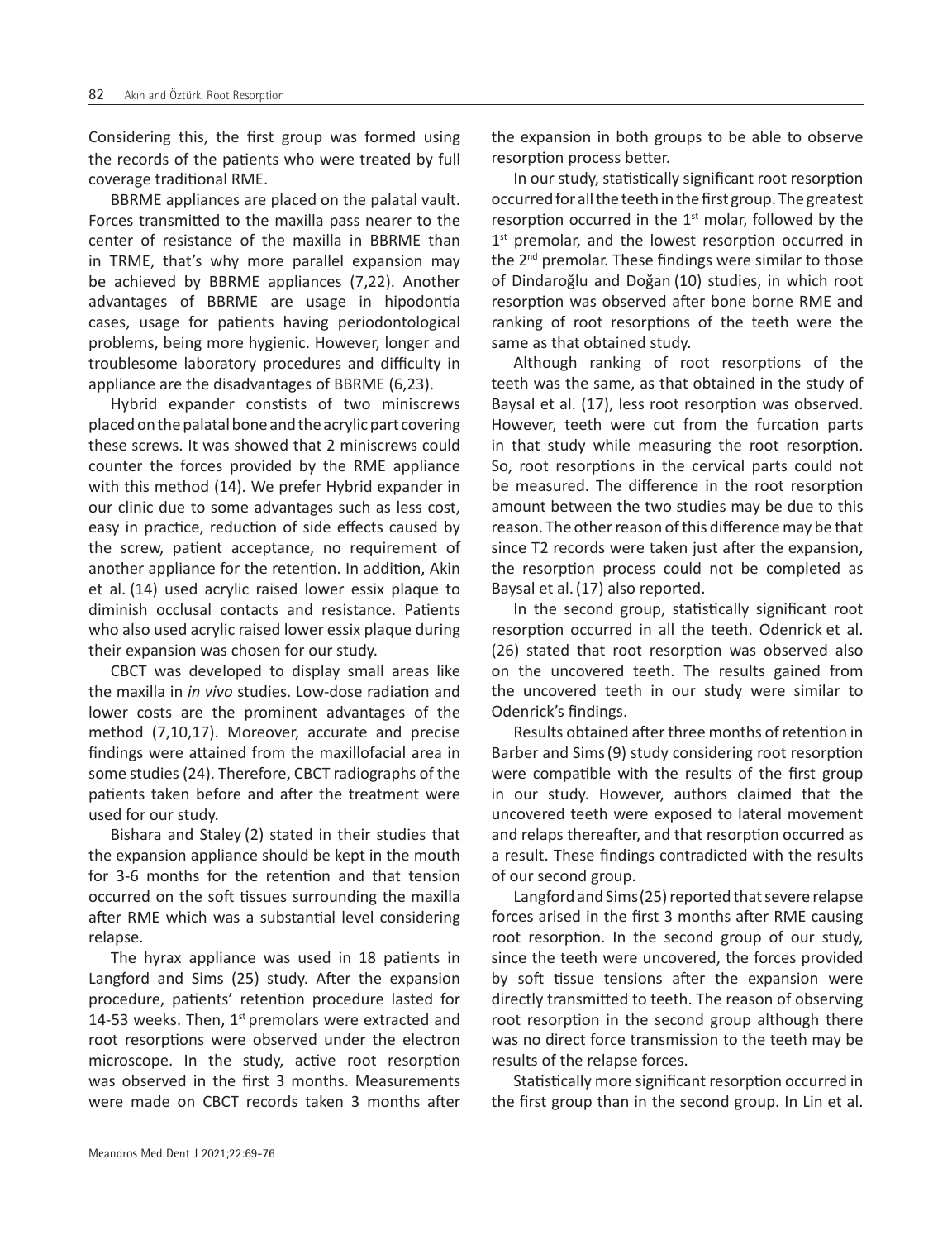(7) study, dental and skeletal effects of tooth borne and bone borne RME appliances on the maxilla were compared. There was statictically more dental tipping for all teeth in the tooth borne group. There are many studies showing that BBRME appliances cause less dental tipping (14,23). That might be the reason of less resorption observed in the second group compared to the first group in our study.

This result supports the hypothesis defended by the authors researching bone borne RME that less root resorption occurs after bone borne RME (6,13,14,27).

## **Conclusion**

Statistically significant root resorption occurred in both TRME and BBRME groups. The greatest resorption occurred in the  $1<sup>st</sup>$  molar, followed by the  $1<sup>st</sup>$  premolar, and the lowest resorption occurred in the 2nd premolar in first group.

The greatest resorption occurred in the  $1<sup>st</sup>$  molar, followed by the  $2<sup>nd</sup>$  premolar, and the lowest resorption occurred in the  $1<sup>st</sup>$  premolar in second group.

Percental root resorption change in the  $1<sup>st</sup>$  molar and for the  $1<sup>st</sup>$  premolar in the first group were statistically more significant than that in the second group; however no statistically difference was observed for the 2nd premolar.

When the root resorption was compared between the groups, statistically lower significant root resorption was observed for all teeth in the BBRME group than in-the TRME group.

**Ethics** 

**Ethics Committee Approval:** The study protocol was approved by the Ethics Committee of the Selçuk University Faculty of (protocol no: 2015/01, date: 08.10.2015).

**Informed Consent:** All patients and their parents were informed about the research and signed informed consent forms.

**Peer-review:** Externally peer-reviewed.

#### **Authorship Contributions**

Concept: M.A., Design: M.A., Supervision: M.A., O.Ö., Fundings: M.A., O.Ö., Materials: O.Ö., Data Collection or Processing: O.Ö., Analysis or Interpretation: M.A., Literature Search: O.Ö., Critical Review: M.A., Writing: M.A., O.Ö.

**Conflict of Interest:** No conflict of interest was declared by the authors.

**Financial Disclosure:** The authors declared that this study received no financial support.

### **References**

- 1. Timms DJ. A study of basal movement with rapid maxillary expansion. Am J Orthod 1980; 77: 500-7.
- 2. Bishara SE, Staley RN. Maxillary expansion: clinical implications. Am J Orthod Dentofacial Orthop 1987; 91: 3-14.
- 3. Matsumoto M, Yoshii O. [A case report of the rapid expansion of the maxillary dental arch by opening the mid palatal suture]. Nihon Kyosei Shika Gakkai Zasshi 1968; 27: 166-74.
- 4. Yildirim M, Akin M. Comparison of root resorption after boneborne and tooth-borne rapid maxillary expansion evaluated with the use of microtomography. Am J Orthod Dentofacial Orthop 2019; 155: 182-90.
- 5. Sindel A, Dereci Ö, Hatipoğlu M, Özalp Ö, Dereci ON, Kocabalkan B, et al. Evaluation of temperature rise following the application of diode and ErCr:Ysgg lasers: an ex vivo study. Eur Oral Res 2018; 52: 131-6.
- 6. Winsauer H, Vlachojannis J, Winsauer C, Ludwig B, Walter A. A bone-borne appliance for rapid maxillary expansion. J Clin Orthod 2013; 47: 375-81.
- 7. Lin L, Ahn HW, Kim SJ, Moon SC, Kim SH, Nelson G. Tooth-borne vs bone-borne rapid maxillary expanders in late adolescence. Angle Orthod 2015; 85: 253-62.
- 8. Haas AJ. Palatal expansion: just the beginning of dentofacial orthopedics. Am J Orthod 1970; 57: 219-55.
- 9. Barber AF, Sims MR. Rapid maxillary expansion and external root resorption in man: a scanning electron microscope study. Am J Orthod 1981; 79: 630-52.
- 10. Dindaroğlu F, Doğan S. Evaluation and comparison of root resorption between tooth-borne and tooth-tissue borne rapid maxillary expansion appliances: A CBCT study. Angle Orthod 2016; 86: 46-52.
- 11. Ballanti F, Lione R, Fanucci E, Franchi L, Baccetti T, Cozza P. Immediate and post-retention effects of rapid maxillary expansion investigated by computed tomography in growing patients. Angle Orthod 2009; 79: 24-9.
- 12. Garib DG, Henriques JF, Janson G, de Freitas MR, Fernandes AY. Periodontal effects of rapid maxillary expansion with tooth-tissue-borne and tooth-borne expanders: a computed tomography evaluation. Am J Orthod Dentofacial Orthop 2006; 129: 749-58.
- 13. Mommaerts MY. Transpalatal distraction as a method of maxillary expansion. Br J Oral Maxillofac Surg 1999; 37: 268-72.
- 14. Akin M, Akgul YE, Ileri Z, Basciftci FA. Three-dimensional evaluation of hybrid expander appliances: A pilot study. Angle Orthod 2016; 86: 81-6.
- 15. Halazonetis DJ. From 2-dimensional cephalograms to 3-dimensional computed tomography scans. Am J Orthod Dentofacial Orthop 2005; 127: 627-37.
- 16. Heimisdottir K, Bosshardt D, Ruf S. Can the severity of root resorption be accurately judged by means of radiographs? A